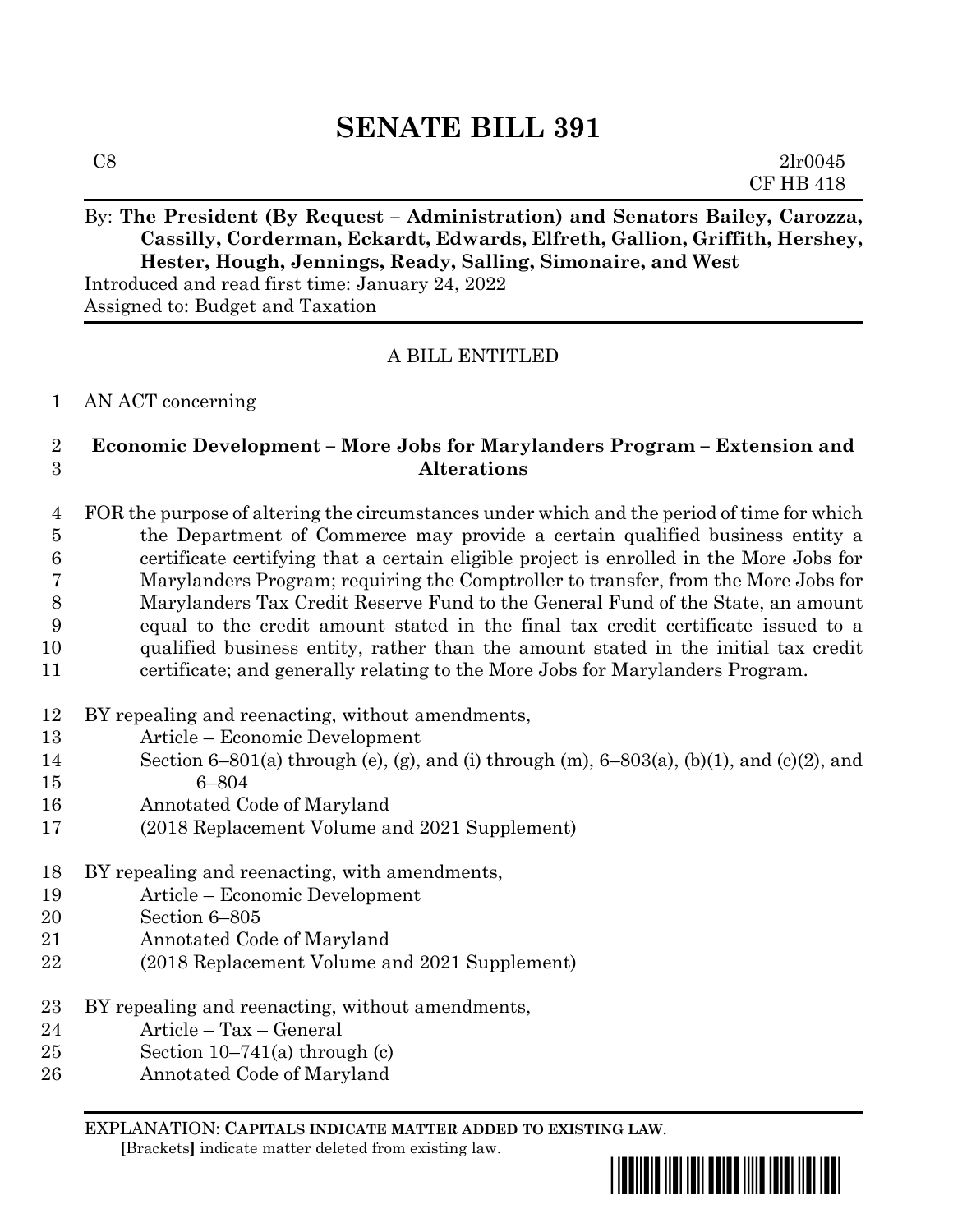|                                                        | $\sqrt{2}$                                                                                                                                                                                                                                                             |       | <b>SENATE BILL 391</b>                                                                                                                              |  |  |  |
|--------------------------------------------------------|------------------------------------------------------------------------------------------------------------------------------------------------------------------------------------------------------------------------------------------------------------------------|-------|-----------------------------------------------------------------------------------------------------------------------------------------------------|--|--|--|
| $\mathbf{1}$                                           |                                                                                                                                                                                                                                                                        |       | (2016 Replacement Volume and 2021 Supplement)                                                                                                       |  |  |  |
| $\overline{2}$<br>$\boldsymbol{3}$<br>4<br>5<br>6<br>7 | BY repealing and reenacting, with amendments,<br>Article - Tax - General<br>Section $10-741(d)$<br>Annotated Code of Maryland<br>(2016 Replacement Volume and 2021 Supplement)<br>SECTION 1. BE IT ENACTED BY THE GENERAL ASSEMBLY OF MARYLAND,                        |       |                                                                                                                                                     |  |  |  |
| 8                                                      | That the Laws of Maryland read as follows:                                                                                                                                                                                                                             |       |                                                                                                                                                     |  |  |  |
| 9                                                      | <b>Article - Economic Development</b>                                                                                                                                                                                                                                  |       |                                                                                                                                                     |  |  |  |
| 10                                                     | $6 - 801.$                                                                                                                                                                                                                                                             |       |                                                                                                                                                     |  |  |  |
| 11                                                     | (a)                                                                                                                                                                                                                                                                    |       | In this subtitle the following words have the meanings indicated.                                                                                   |  |  |  |
| 12<br>13                                               | (b)                                                                                                                                                                                                                                                                    |       | "Benefit year" means a taxable year in which a qualified business entity<br>claims a program benefit established under $\S 6-805$ of this subtitle. |  |  |  |
| 14<br>15                                               | $\left( \mathrm{c}\right)$<br>(1)<br>business that is:                                                                                                                                                                                                                 |       | "Business entity" means a person conducting or operating a trade or                                                                                 |  |  |  |
| 16<br>17<br>18<br>19                                   | primarily engaged in activities that, in accordance with the<br>(i)<br>North American Industrial Classification System (NAICS), United States Manual, United<br>States Office of Management and Budget, 2012 Edition, would be included in Sector 31, 32,<br>or 33; or |       |                                                                                                                                                     |  |  |  |
| 20                                                     |                                                                                                                                                                                                                                                                        | (ii)  | located in an opportunity zone.                                                                                                                     |  |  |  |
| 21                                                     | (2)                                                                                                                                                                                                                                                                    |       | "Business entity" does not include:                                                                                                                 |  |  |  |
| 22<br>23                                               | Article;                                                                                                                                                                                                                                                               | (i)   | a refiner, as defined in $\S$ 10–101 of the Business Regulation                                                                                     |  |  |  |
| 24                                                     |                                                                                                                                                                                                                                                                        | (ii)  | a person conducting or operating a trade or business that is:                                                                                       |  |  |  |
| 25<br>26                                               | Department;                                                                                                                                                                                                                                                            |       | providing adult entertainment, as determined by the<br>1.                                                                                           |  |  |  |
| $27\,$<br>28                                           |                                                                                                                                                                                                                                                                        |       | primarily engaged in retail activities, unless the person is<br>2.<br>operating a grocery store located in an opportunity zone; or                  |  |  |  |
| 29<br>30                                               | beverages; or                                                                                                                                                                                                                                                          |       | 3.<br>primarily engaged in the sale or distribution of alcoholic                                                                                    |  |  |  |
| 31                                                     |                                                                                                                                                                                                                                                                        | (iii) | the following entities:                                                                                                                             |  |  |  |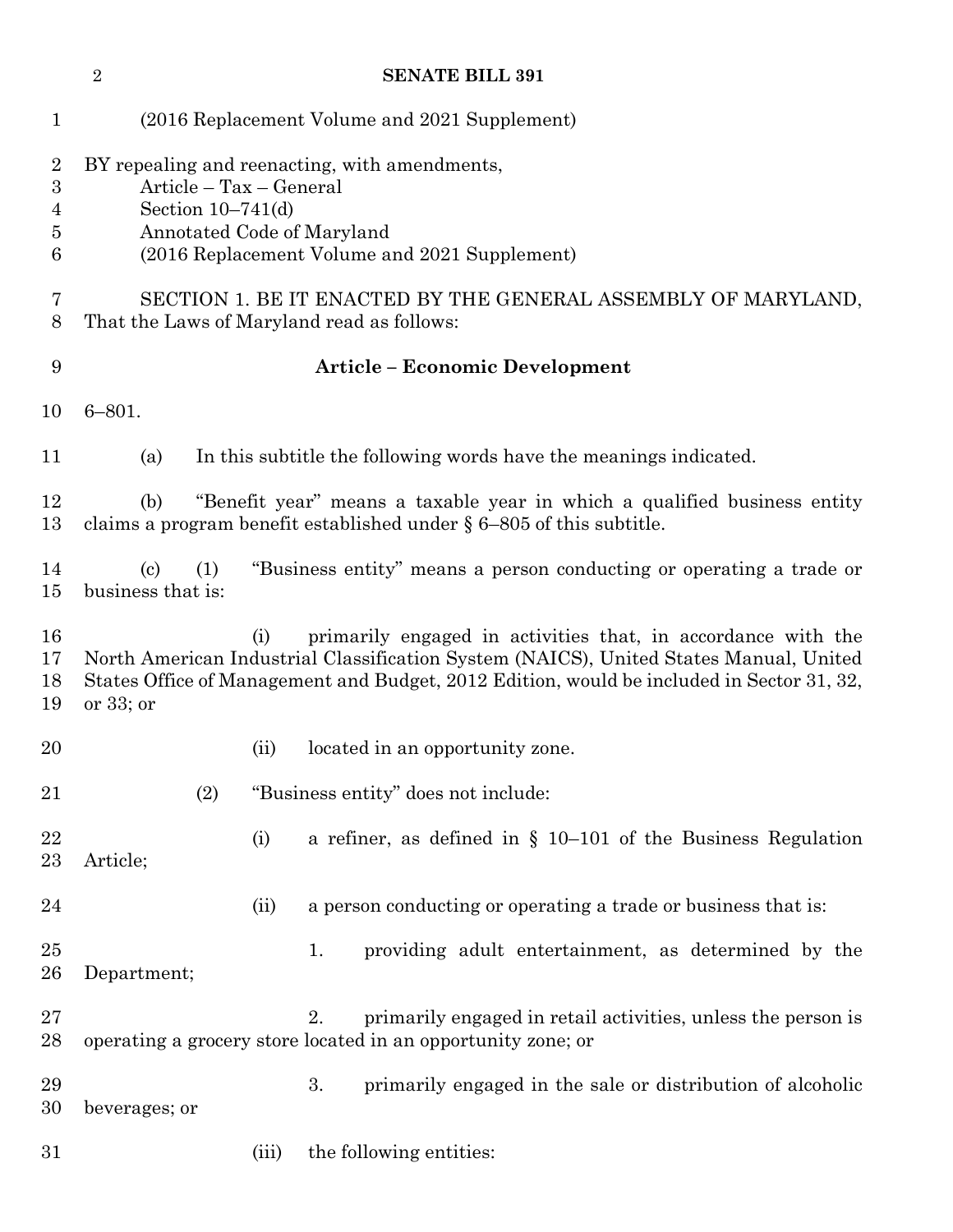| $\mathbf{1}$           | a private or commercial golf course or country club;<br>1.                                                                                                                                                                 |
|------------------------|----------------------------------------------------------------------------------------------------------------------------------------------------------------------------------------------------------------------------|
| $\overline{2}$         | 2.<br>a tanning salon; or                                                                                                                                                                                                  |
| $\boldsymbol{3}$       | 3.<br>a bail bondsman.                                                                                                                                                                                                     |
| 4<br>5                 | "Eligible project" means a facility operated by a business entity in a Tier I area<br>(d)<br>or Tier II area.                                                                                                              |
| 6<br>7                 | "Existing business entity" means a business entity that is located in the State<br>(e)<br>at the time it notifies the Department under $\S 6-803(c)$ of this subtitle.                                                     |
| 8<br>9                 | "New business entity" means a business entity that is not located in the State<br>(g)<br>at the time it notifies the Department under $\S 6-803(b)$ of this subtitle.                                                      |
| 10<br>11               | "Program" means the More Jobs for Marylanders Program established under<br>(i)<br>this subtitle.                                                                                                                           |
| 12<br>13               | "Qualified business entity" means a new business entity or an existing<br>(i)<br>business entity operating an eligible project under this subtitle.                                                                        |
| 14                     | "Qualified position" means a position that:<br>(k)<br>(1)                                                                                                                                                                  |
| $15\,$                 | is full-time and of indefinite duration;<br>(i)                                                                                                                                                                            |
| 16<br>17<br>18         | except as provided in item 2 of this item, for a position in<br>1.<br>(ii)<br>a facility that is located in an opportunity zone, pays an average annual salary that exceeds<br>$$50,000;$ or                               |
| 19<br>20               | for a position in a facility of a business entity described<br>2.<br>under subsection $(c)(1)(i)$ of this section, pays at least 120% of the State minimum wage;                                                           |
| 21                     | is located in a facility;<br>(iii)                                                                                                                                                                                         |
| 22                     | is newly created at a single facility in the State; and<br>(iv)                                                                                                                                                            |
| $^{23}$                | is filled.<br>(v)                                                                                                                                                                                                          |
| 24                     | (2)<br>"Qualified position" does not include a position that is:                                                                                                                                                           |
| $25\,$<br>26<br>$27\,$ | created when an employment function is shifted from an existing<br>(i)<br>facility of a business entity in the State to another facility of the same business entity if the<br>position is not a net new job in the State; |
| 28                     | created through a change in ownership of a trade or business;<br>(ii)                                                                                                                                                      |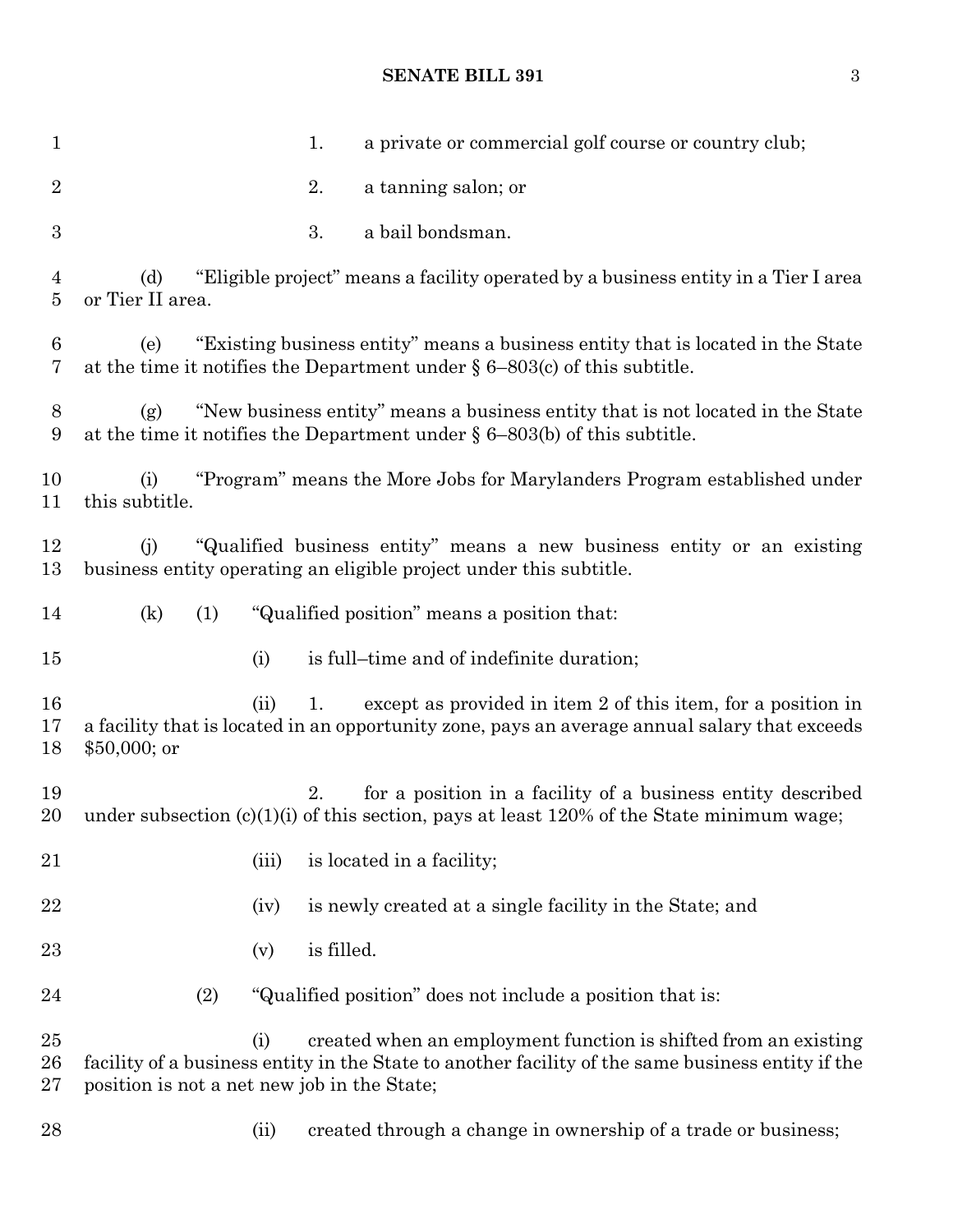| $\mathbf 1$<br>$\boldsymbol{2}$         | created through a consolidation, merger, or restructuring of a<br>(iii)<br>business entity if the position is not a net new job in the State;                                                                        |
|-----------------------------------------|----------------------------------------------------------------------------------------------------------------------------------------------------------------------------------------------------------------------|
| $\boldsymbol{3}$<br>4<br>$\overline{5}$ | created when an employment function is contractually shifted<br>(iv)<br>from an existing business entity to another business entity in the State if the position is<br>not a net new job in the State; or            |
| $\boldsymbol{6}$                        | filled for a period of less than 12 months.<br>(v)                                                                                                                                                                   |
| 7                                       | "Tier I area" means:<br>(1)                                                                                                                                                                                          |
| 8                                       | a Tier I county, as defined in $\S 1-101$ of this article;<br>(1)                                                                                                                                                    |
| 9<br>10                                 | a county designated by the Department that is not a county described<br>(2)<br>in item (1) of this subsection, not to exceed three counties; or                                                                      |
| 11                                      | (3)<br>an opportunity zone.                                                                                                                                                                                          |
| 12<br>13                                | "Tier II area" means an area that is not an area described in subsection (l) of<br>(m)<br>this section.                                                                                                              |
| 14                                      | $6 - 803.$                                                                                                                                                                                                           |
| 15<br>16                                | A business entity may apply to the Department to enroll an eligible project in<br>(a)<br>the Program if the eligible project:                                                                                        |
| 17<br>18                                | is in a Tier I area and the business entity intends to create at least five<br>(1)<br>qualified positions at the project location; or                                                                                |
| 19<br>20                                | is in a Tier II area and the business entity intends to create at least 10<br>(2)<br>qualified positions at the project location.                                                                                    |
| 21<br>22                                | A new business entity may not be certified as a qualified business entity<br>(1)<br>(b)<br>unless the new business entity:                                                                                           |
| 23<br>24                                | notifies the Department of its intent to seek designation of an<br>(i)<br>eligible project before establishing its facility in the State; and                                                                        |
| 25<br>26                                | offers an ongoing job skills enhancement training program or<br>(ii)<br>postsecondary education program that is approved by the Department.                                                                          |
| 27<br>28                                | An existing business entity may not be certified as a qualified business<br>$\left( \mathrm{c}\right)$<br>(2)<br>entity unless the business entity:                                                                  |
| 29<br>30<br>31                          | notifies the Department of its intent to seek designation of an<br>(i)<br>eligible project prior to hiring any employees to fill the qualified positions necessary to meet<br>the requirements of this subtitle; and |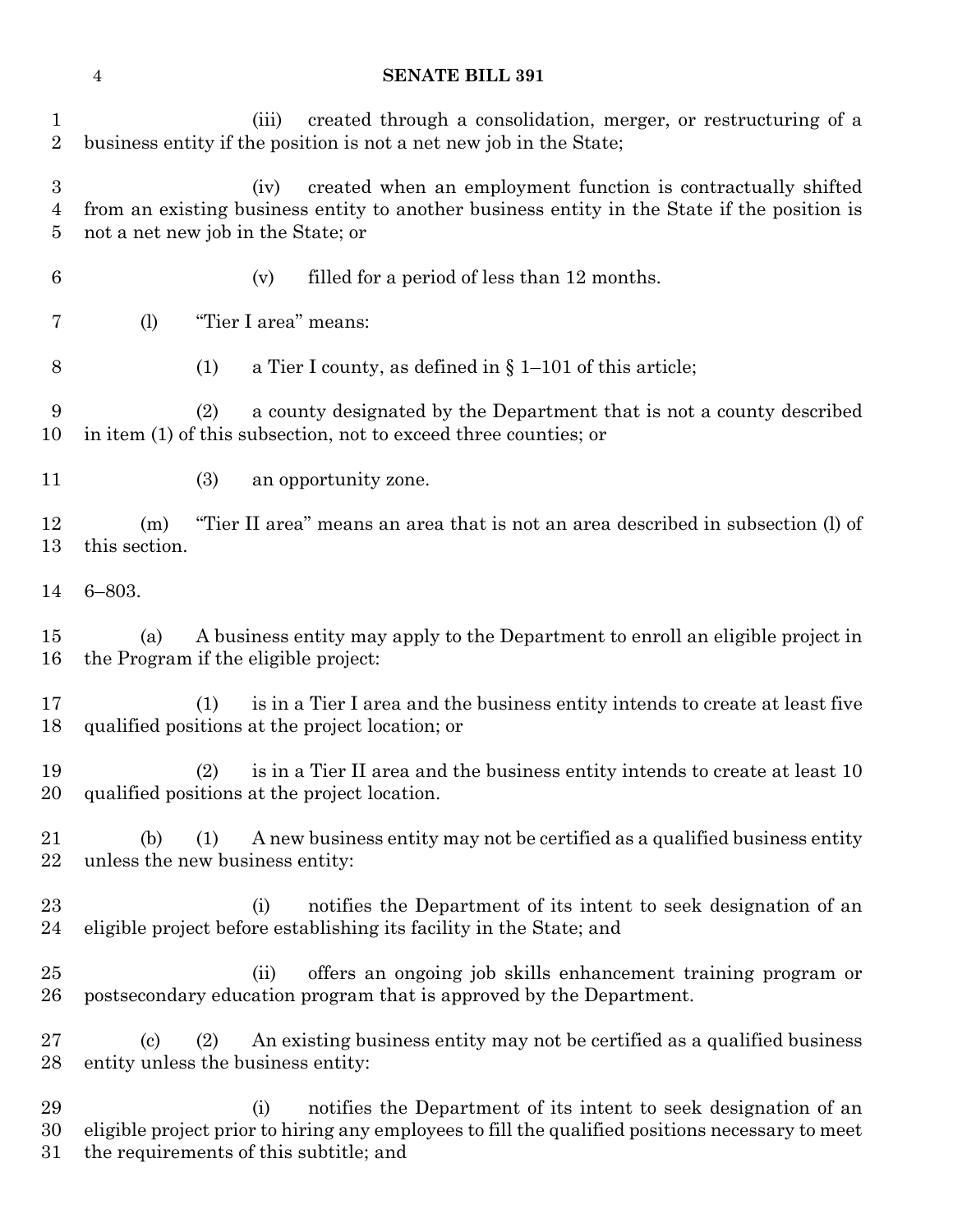(ii) offers an ongoing job skills enhancement training program or postsecondary education program that is approved by the Department. 6–804. (a) The Program benefits authorized under this section may be claimed by a qualified business entity for up to 10 consecutive benefit years. (b) On enrollment in the Program: (1) a new business entity in a Tier I area is eligible for: (i) a credit against the State income tax, established under § 10–741(b) of the Tax – General Article; (ii) a credit against the State property tax, established under § 9–110 of the Tax – Property Article; 12 (iii) a refund of sales and use tax paid during the immediately preceding taxable year, as provided under § 11–411 of the Tax – General Article; and (iv) a waiver of fees charged by the State Department of Assessments and Taxation, established under § 1–203.1 of the Corporations and Associations Article; and (2) except as provided in subsection (c) of this section, an existing business entity that operates an eligible project is eligible for a credit against the State income tax, established under § 10–741(b) of the Tax – General Article. 20 (c) The income tax credit established under  $\S$  10–741(b) of the Tax – General Article is not available to an existing business entity if the entity moves its facility to another county in the State on or after June 1, 2017. (d) If the number of qualified positions at the eligible project decreases to a number less than the number established in the first benefit year, the project shall be removed from the Program and all program benefits terminate. 6–805. (a) The Department shall provide to a qualified business entity a certificate that: (1) certifies the eligible project that is enrolled in the Program; (2) provides the duration of the certification; and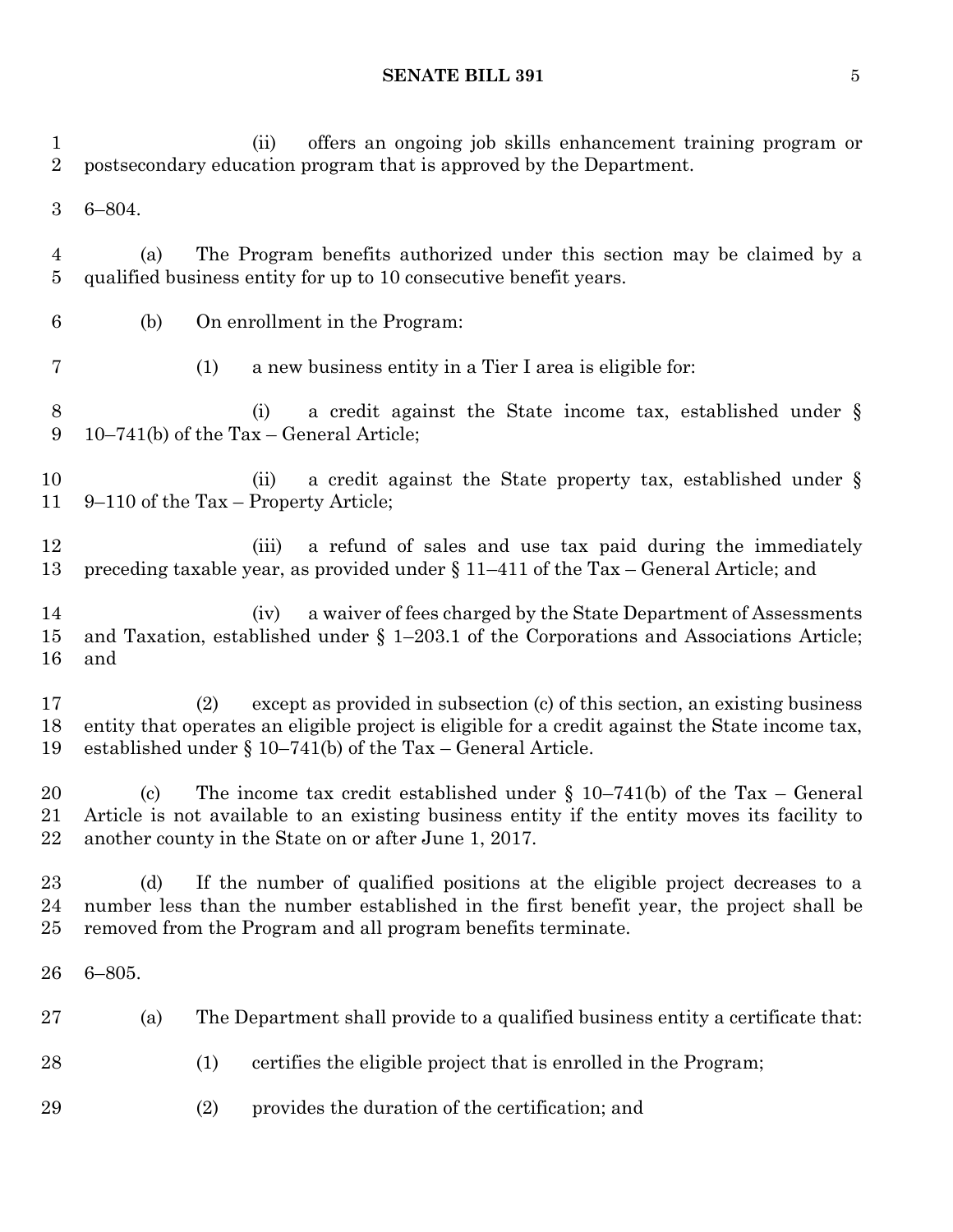(3) provides any additional information necessary for the Comptroller and Department to administer the Program.

 (b) **(1) [**The**] FOR A QUALIFIED BUSINESS ENTITY THAT HAS SUBMITTED THE NOTICE REQUIRED UNDER § 6–803(B)(1)(I) OR (C)(2)(I) OF THIS SUBTITLE BEFORE JUNE 1, 2022, THE** Department may not provide **[**a**] THE** qualified business entity a certificate on or after June 1, 2022.

 **(2) FOR A QUALIFIED BUSINESS ENTITY THAT HAS SUBMITTED THE NOTICE REQUIRED UNDER § 6–803(B)(1)(I) OR (C)(2)(I) OF THIS SUBTITLE ON OR AFTER JUNE 1, 2022, THE DEPARTMENT MAY NOT PROVIDE THE QUALIFIED BUSINESS ENTITY A CERTIFICATE ON OR AFTER JUNE 1, 2027.**

**Article – Tax – General**

10–741.

(a) (1) In this section the following words have the meanings indicated.

 (2) "Business entity" has the meaning stated in § 6–801 of the Economic Development Article.

(3) "Department" means the Department of Commerce.

 (4) "Eligible project" has the meaning stated in § 6–801 of the Economic Development Article.

 (5) "Existing business entity" has the meaning stated in § 6–801 of the Economic Development Article.

 (6) "New business entity" has the meaning stated in § 6–801 of the Economic Development Article.

 (7) "Qualified business entity" has the meaning stated in § 6–801 of the Economic Development Article.

 (8) "Qualified position" has the meaning stated in § 6–801 of the Economic Development Article.

 (9) "Tier I area" has the meaning stated in § 6–801 of the Economic Development Article.

 (10) "Tier II area" has the meaning stated in § 6–801 of the Economic Development Article.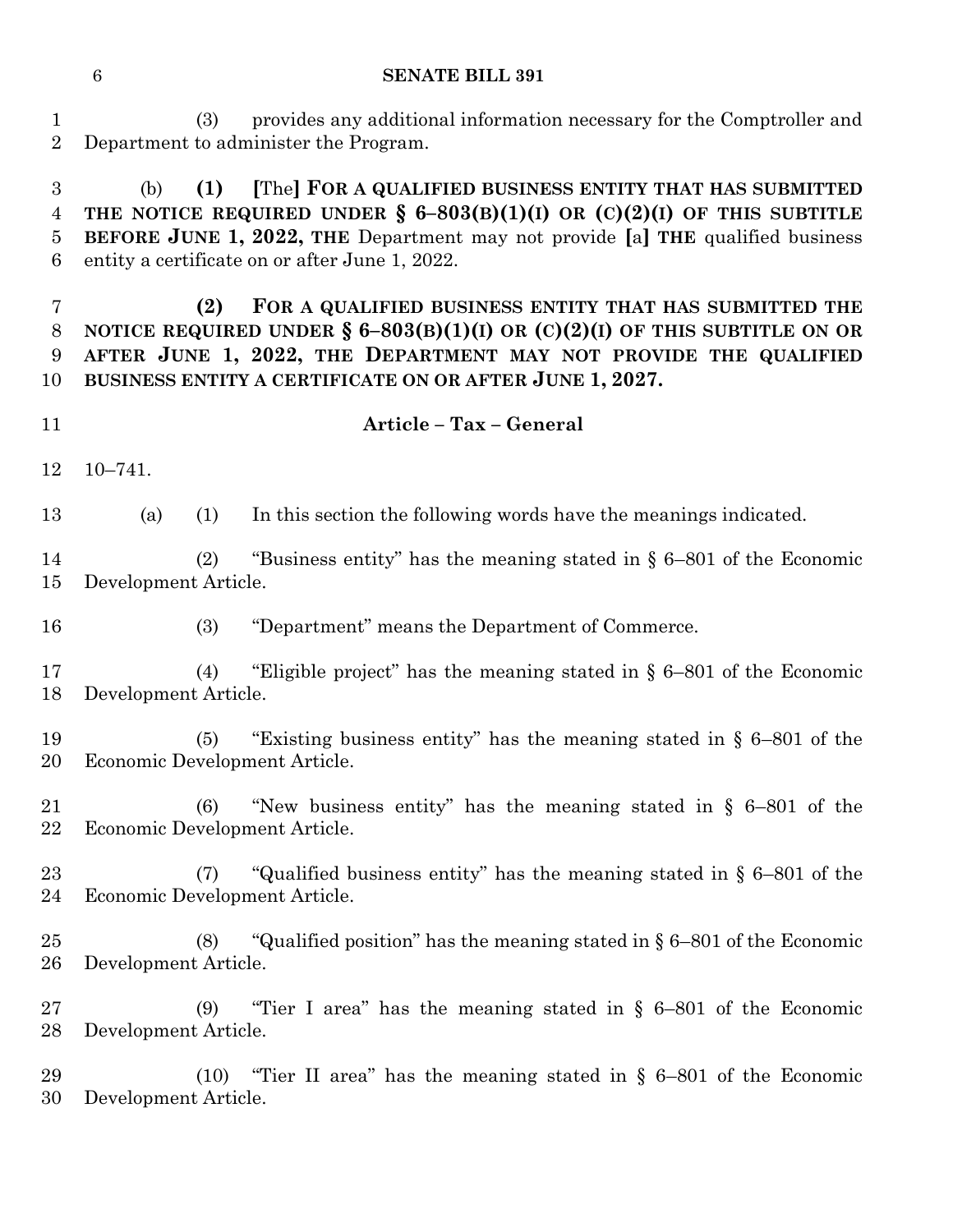| 1<br>$\overline{2}$<br>$\boldsymbol{3}$<br>4<br>5 | Subject to the limitations of this section, an individual or corporation<br>(b)<br>(1)<br>that is a new business entity that operates an eligible project in a Tier I area or an existing<br>business entity that operates an eligible project may claim a credit against the State income<br>tax equal to the amount stated in the final tax credit certificate approved by the<br>Department for an eligible project. |
|---------------------------------------------------|-------------------------------------------------------------------------------------------------------------------------------------------------------------------------------------------------------------------------------------------------------------------------------------------------------------------------------------------------------------------------------------------------------------------------|
| $\,6\,$<br>7                                      | The amount of the credit authorized under paragraph (1) of this<br>(2)<br>subsection is equal to the product of:                                                                                                                                                                                                                                                                                                        |
| $8\,$<br>9                                        | the State employer with holding amount, which is equal to the<br>(i)<br>highest tax rate listed in $\S$ 10–105(a) of this title; and                                                                                                                                                                                                                                                                                    |
| 10<br>11                                          | the total amount of wages paid for each qualified position at an<br>(ii)<br>eligible project.                                                                                                                                                                                                                                                                                                                           |
| 12<br>13<br>14                                    | If the tax credit allowed under this section in any taxable year exceeds<br><b>(3)</b><br>the total tax otherwise payable by the qualified business entity for that taxable year, the<br>qualified business entity may claim a refund in the amount of the excess.                                                                                                                                                      |
| 15<br>16<br>17                                    | On enrollment in the More Jobs for Marylanders Program established<br>$\left( \text{c} \right)$<br>(1)<br>under Title 6, Subtitle 8 of the Economic Development Article, a qualified business entity<br>shall apply to the Department for a tax credit certificate.                                                                                                                                                     |
| 18<br>19                                          | The application shall be in the form and shall contain the information<br>(2)<br>the Department requires.                                                                                                                                                                                                                                                                                                               |
| 20<br>21<br>22                                    | Subject to subsections (d) and (e) of this section, the Department<br>(3)<br>(i)<br>may issue a tax credit certificate to a qualified business entity in an amount not to exceed<br>the amount determined under subsection $(b)(2)$ of this section.                                                                                                                                                                    |
| 23<br>24<br>25<br>26                              | In determining the allocation of the aggregate tax credit amounts<br>(ii)<br>available in a fiscal year as provided under subsection (d) of this section, the Department<br>shall give priority to applications for eligible projects in a Tier I area, as defined under $\S$<br>6–801 of the Economic Development Article.                                                                                             |
| 27<br>28                                          | (d)<br>In this subsection, "Reserve Fund" means the More Jobs for<br>(1)<br>Marylanders Tax Credit Reserve Fund established under paragraph (2) of this subsection.                                                                                                                                                                                                                                                     |
| 29<br>30<br>31                                    | There is a More Jobs for Marylanders Tax Credit Reserve Fund<br>(2)<br>(i)<br>that is a special continuing, nonlapsing fund that is not subject to $\S 7-302$ of the State<br>Finance and Procurement Article.                                                                                                                                                                                                          |
| 32<br>33                                          | The money in the Reserve Fund shall be invested and reinvested<br>(i)<br>by the Treasurer, and interest and earnings shall be credited to the General Fund.                                                                                                                                                                                                                                                             |
| 34<br>35                                          | Subject to the limitations of this subsection, the Department<br>(3)<br>(i)<br>shall issue an initial tax credit certificate in an amount equal to a percentage of total wages                                                                                                                                                                                                                                          |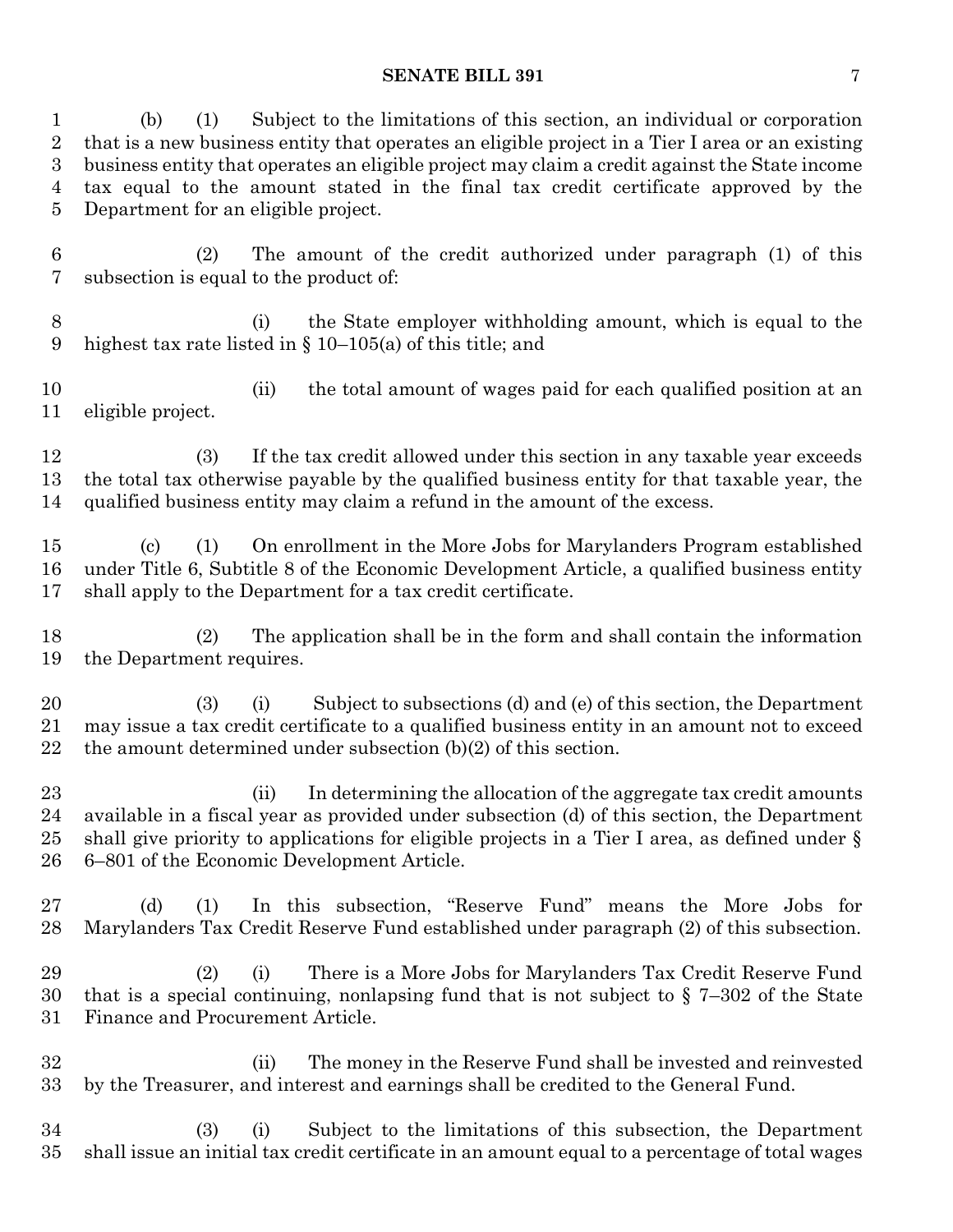paid for each qualified position at an eligible project as calculated under subsection (b)(2) of this section.

 (ii) An initial tax credit certificate issued under this subsection shall state the maximum amount of tax credit for which the qualified business entity is eligible.

 (iii) 1. Except as otherwise provided in this subparagraph, for any fiscal year, the Department may not issue initial tax credit certificates for credit amounts in the aggregate totaling more than \$9,000,000 in a fiscal year.

 2. If the aggregate credit amounts under initial tax credit certificates issued in a fiscal year total less than the maximum provided under subsubparagraph 1 of this subparagraph, any excess amount shall remain in the Reserve Fund and may be issued under initial tax credit certificates for the next fiscal year.

12 3. For any fiscal year, if funds are transferred from the Reserve Fund under the authority of any provision of law other than under paragraph (4) of this subsection, the maximum credit amounts in the aggregate for which the Department may issue initial tax credit certificates shall be reduced by the amount transferred.

 (iv) For fiscal year 2019 and each fiscal year thereafter, the Governor shall include in the annual budget bill an appropriation to the Reserve Fund in an amount that is no less than the amount the Department reports is necessary under subsection (e) of this section to:

- 20 1. maintain the current level of manufacturing activity in the State;
- 
- 22 2. attract new manufacturing activity to the State; and

23 3. attract new businesses to and encourage the expansion of existing businesses within opportunity zones in the State.

25 (v) Notwithstanding the provisions of  $\S 7-213$  of the State Finance and Procurement Article, the Governor may not reduce an appropriation to the Reserve Fund in the State budget as approved by the General Assembly.

 (vi) Based on an amount equal to a percentage of the total actual wages paid for each qualified position at an eligible project as calculated under subsection (b)(2) of this section, the Department shall issue a final tax credit certificate to the qualified business entity.

 (4) (i) Except as provided in this paragraph, money appropriated to the Reserve Fund shall remain in the Fund.